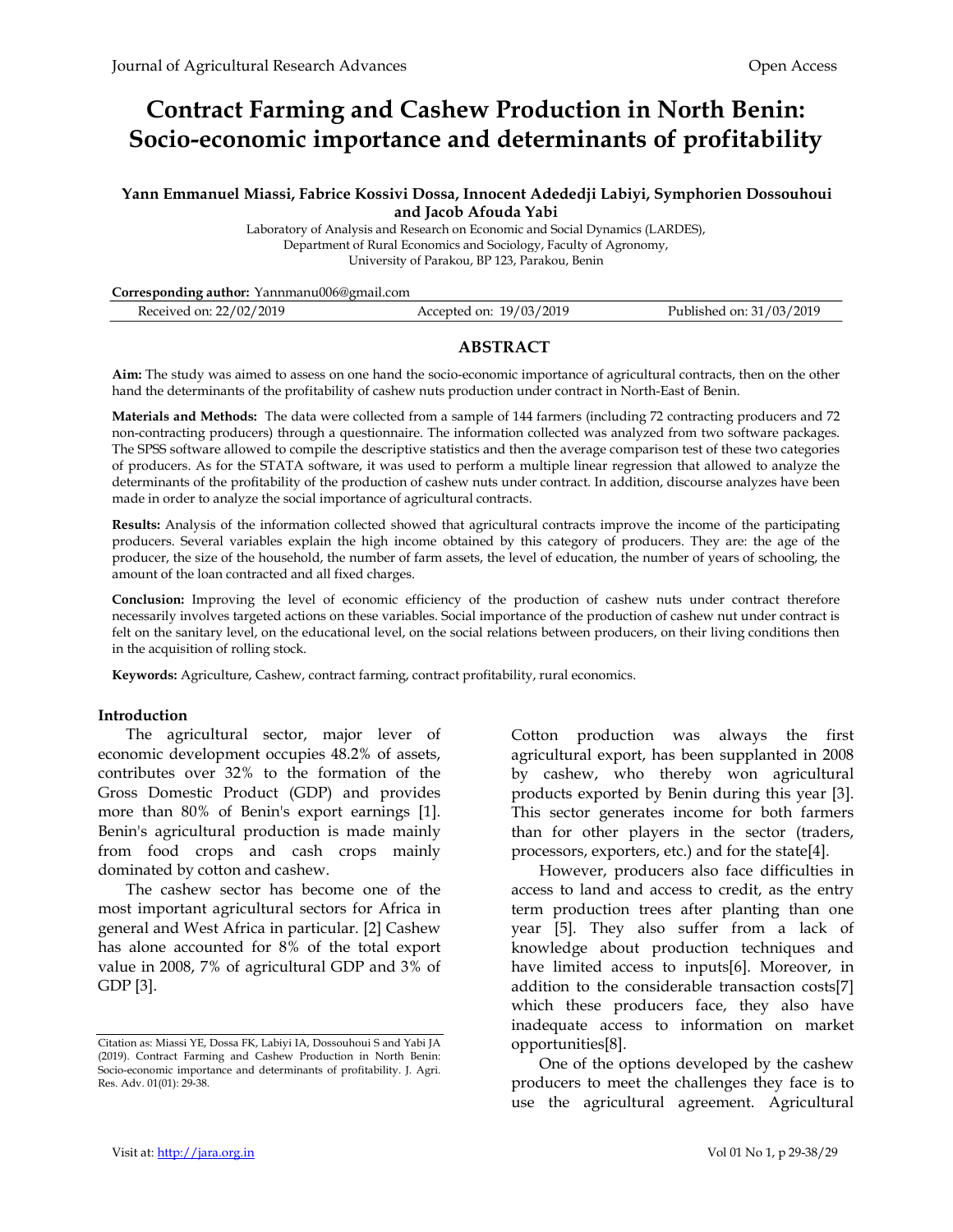contracts now represent a significant and growing form of agricultural organization to the point[9] considers that it affects 15% of agricultural production in developed countries [10]. In addition, the results of case studies[11]indicate that all agricultural producers under contract are improving yields (15 to 20%) and technical knowledge. Other advantages of the contracts have been linked to the ability to facilitate financing, financial guarantees for producers and investment as well as long-term planning. The contracts, by the advantages they offer, can be a good way to reduce costs and increase revenue[12].

However, the benefits of agricultural contracts on the economy and producers living conditions remain too poorly documented to give them their deserved visibility. This partly explains the declining interest that social and economic policy guidelines agreed in contract farming, starting from a perception that the contribution of agricultural insurance are marginal.

It is in this context that fits this study to evaluate both the socio-economic importance of agricultural contracts, and other determinants of profitability cashew production under contract in North is Benin.

# Materials and Methods

## Study Area

Tchaourou and N'Dali are municipalities located in northeastern Benin. The Tchaourou Commune is bordered to the north by the Parakou Commons Perere and N'Dali south by the Municipality of Ouèssè, to the east by the Federal Republic of Nigeria and west by the municipalities and BassilaDjougou. It covers an area of 7256 km<sup>2</sup> .The town N'Dali on it is limited to the north by the municipalities of Bembèrèkè and Sinendé, south by the municipalities of Parakou and Tchaourou, in the east by the municipalities of N'Dali and west by those Djougou and Péhunco and covers an area of 3748 km<sup>2</sup> . The main types of soil found in these towns are ferruginous. According to [13], the communes of Tchaourou and have respectively N'Dali223,138 inhabitants and 113,604 inhabitants with a density estimated at about 30 inhabitants / km². There are a multitude of ethnic groups, the most dominant of which are the Bariba and Peulhs.

Note that agricultural production is the main source of income of these populations.

# Methodology

To conduct this research, two (02) municipalities were selected in the North East of Benin. These municipalities were chosen for their significant contributions to the cashew production department to which they belong. Four (04) villages (Gbéyèkèrou, Guinirou, Sirarou and Ouénou) were selected in the two cities because of the large number of cashew producers they contain. Therefore, one hundred forty-four (144) producers made object investigation, due to the seventy-two (72) shared by producers. This sample is composed of cashew Contracting producers (72) and non-contracting (72). Note that the sample was made in a simple random order to give all producing the same probability of being selected.

The collected data is related not only to the characteristics of the producers, but also to expenditure and revenue production by producers. The information has been collected on the basis of a previously developed questionnaire.

# Statistical Analysis of data

To assess the economic importance of agricultural contracts this study was inspired by the work of [14]. To this end, several calculated profitability indicators were: Gross Product Value (PBV), Value Added (VA), the Gross Operating Income (GOI) and Net Operating Income (NOI). Note that these economic performance indicators were calculated for the two groups of producers (contracting and noncontracting).

Starting studies [15], [16] these indicators can be calculated as follows:

Gross Product Value (GPV): Designating by Q the amount of harvested nuts and the PU kilogram selling price, the Gross Product Value (GPV) is given by:  $GPV = Q * PU$ 

The GPV is for this purpose the revenue made by the producer.

The Value Added (VA): It corresponds to the difference of the Gross Product Value (GPV) and the value of intermediate inputs (CI). Intermediate consumption represent the charges related to the acquisition of insecticides, herbicides, and jute bags.

Its formula is given:  $VA = GPU - CI$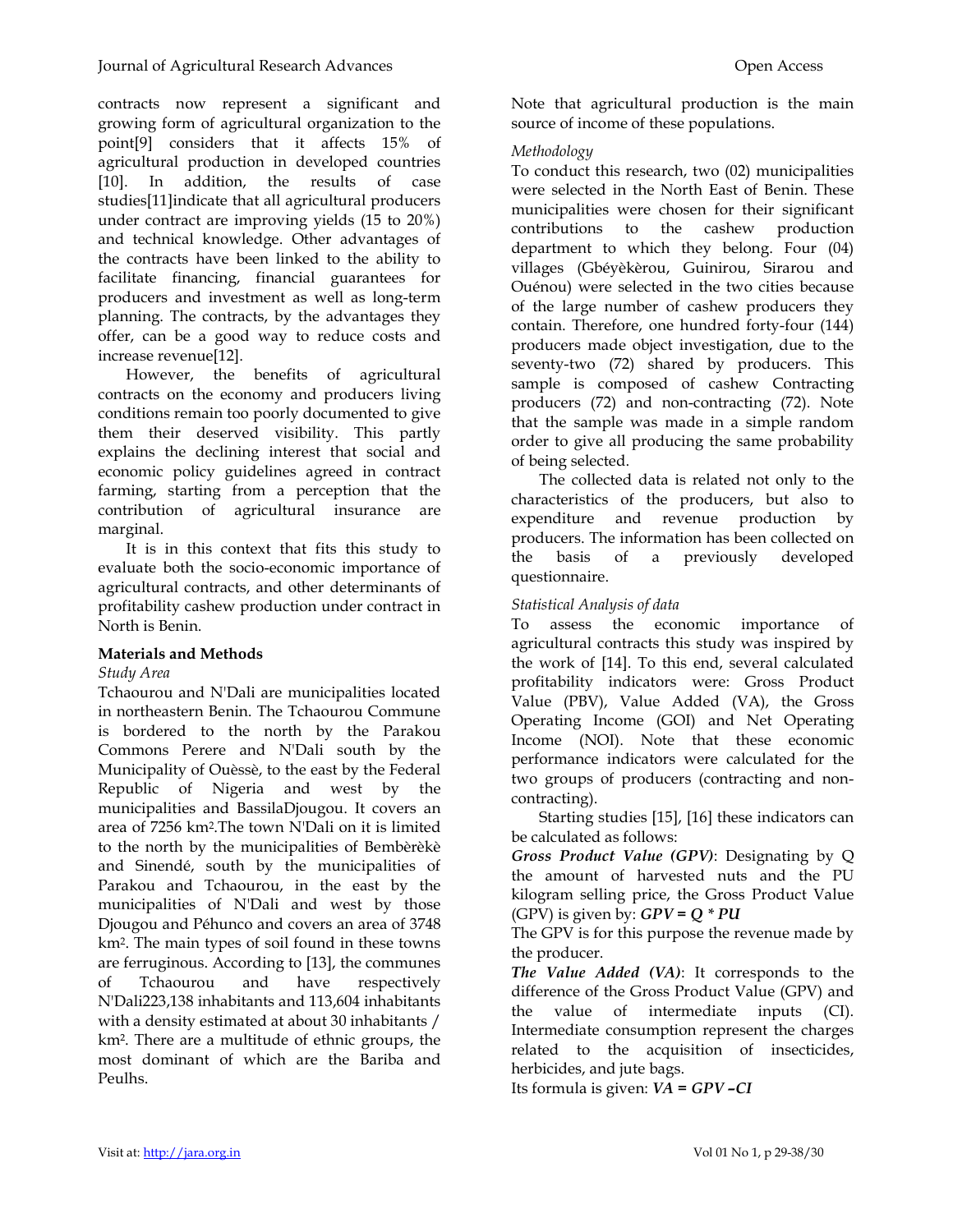| <b>Variables</b>             | Variable     | Description                                                             |                          |
|------------------------------|--------------|-------------------------------------------------------------------------|--------------------------|
|                              | types        |                                                                         |                          |
| Net Operating Income         | Ouantitative | Dependent Variable: Net Income Operating Value                          |                          |
| (NOI)                        |              |                                                                         |                          |
| <b>Explanatory variables</b> |              |                                                                         | Expectedsi               |
|                              |              |                                                                         | gn                       |
| Age                          | Ouantitative | Years of farm manager                                                   | $+$                      |
| Household size               | Ouantitative | Number of people who form the household                                 | $+$                      |
| Number of agricultural       | Quantitative | Number of agricultural household assets                                 | $+$                      |
| household assets             |              |                                                                         |                          |
| Literacylevel                | Oualitative  | Literacy level. This variable is set to 0 when the producer can neither | $+$                      |
|                              |              | read nor write in the local language; 1 when he knows only read and     |                          |
|                              |              | 2 when literate.                                                        |                          |
| Level of education           | Oualitative  | Producer education level. This variable is set to 0 when the producer   | $+$                      |
|                              |              | has no education; 1 to the primary level; 2 for the secondary level, or |                          |
|                              |              | 3 for university                                                        |                          |
| Number<br>of<br>of years     | Ouantitative | Number of producer schooling years.                                     | $+$                      |
| schooling                    |              |                                                                         |                          |
| Mode of adherence to         | Oualitative  | Membership Mode agricultural contracts. This variable is set to 1 if    | $+/-$                    |
| contract farming             |              | the producer has adhered to agricultural contracts by awareness of      |                          |
|                              |              | the group to which it belongs; 2 if he acceded through a friend / a     |                          |
|                              |              | close; or 3 as a parent "                                               |                          |
| Area planted                 | Quantitative | Area down by the interviewee                                            | $+$                      |
| Amount of loantaken          | Ouantitative | Loan amount that received the producer                                  | $+$                      |
| Variable expenses            | Ouantitative | Variable expenses related to production                                 | $\overline{\phantom{a}}$ |
| <b>Fixed charges</b>         | Ouantitative | Fixed costs related to the production                                   | $\overline{\phantom{a}}$ |

#### Table 1: Model variables summary and the expected signs

Source:Results of literature searches (2017)

Note that both programs were used in this study. SPSS has achieved the descriptive statistics and the mean comparison test. As for the STATA software, was used to perform econometric regression.

The added value is obtained by deducting from the PBV all expenses directly related to the production. Note that the added value is the wealth that the producer creates. This wealth contributes to this effect to the Gross Domestic Product of the country.

Gross Operating Income (GOI): It is given by the formula:  $GOI = VA- (Labor compensation +$ financial expenses + taxes). To estimate the GOI, it was considered only the hired labor.

Net Operating Income (NOI): This indicator represents the balance of GOI less the value of depreciation. Its formula is given by: NOI = GOI-Value of Depreciation

The NOI expresses the economic gain (or loss) of the agent after all current operating expenses have been paid. The NOI expresses the economic gain (or loss) taking into account the investments made previously. The NOI is thus

obtained by deducting from the GPV all the expenses related to the production.

Thereafter, a mean comparison test highlighting the Net Operating Income obtained by these two categories of producers was made. Thus, for this indicator, the average of the contracting producer groups and those noncontracting producers respectively  $\overline{X1}$  and  $\overline{X2}$ . The t-test averages for independent samples was used to check if there is a significant difference between the two averages. The statistic t is: t

$$
=\frac{\overline{X1}+\overline{X2}}{\overline{s}\sqrt{1+1}}
$$

$$
\sqrt{\frac{1}{n_1} + \frac{1}{n_2}}
$$

with:

 $n_1$ : size of the sample 1;  $n_2$ : size of the sample 2;  $x_1$ : mean of sample 1;  $x_2$ : mean of sample 2; S: sample variance.

In practice after checking normality and independence of data, it will be tested initially homogeneity of variances of the two groups and that of their average as follows:  $h_0: s^2 = s^2$  against the alternative hypothesis  $h_1: s^2 \cdot 1 \neq s^2 \cdot 2$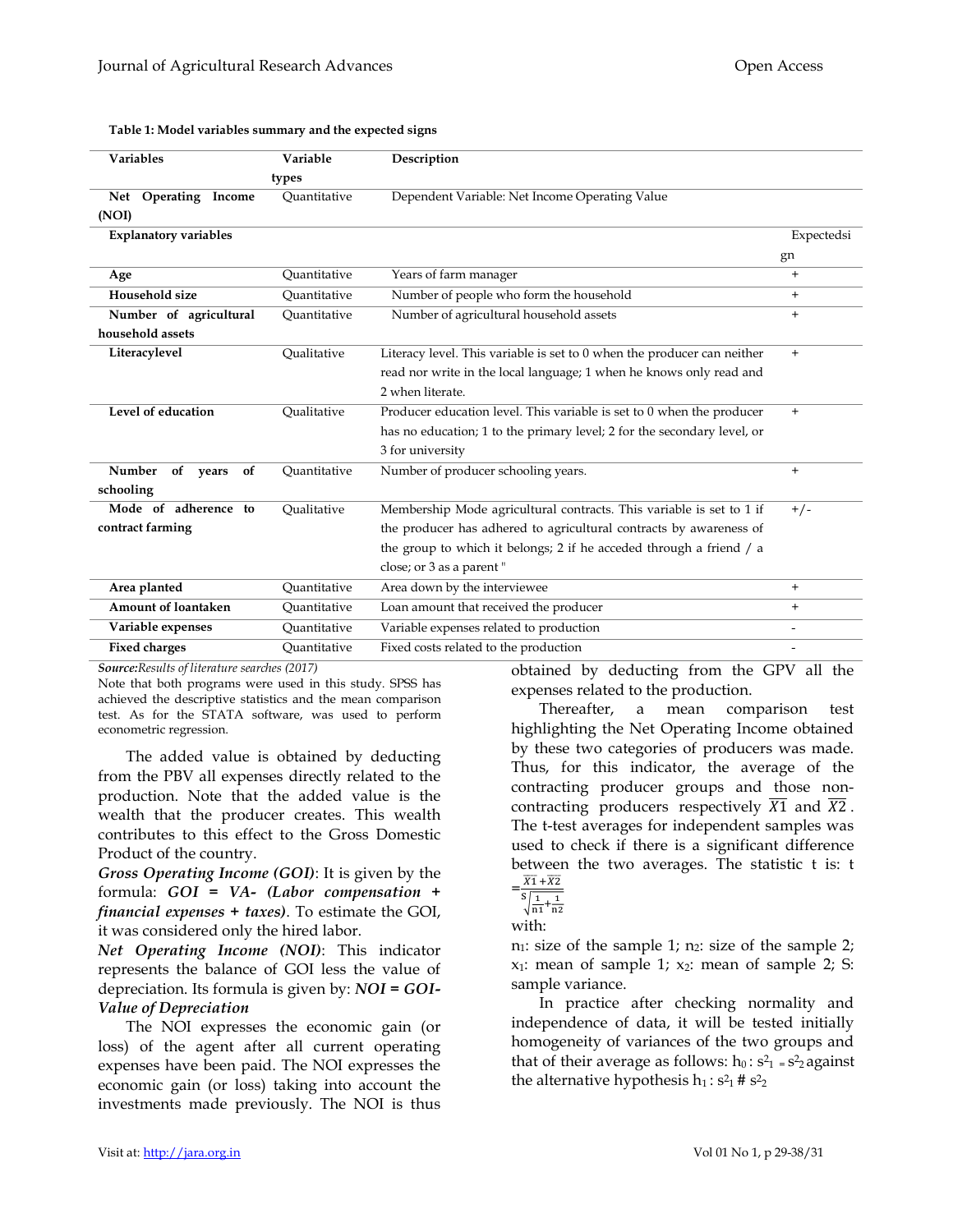Thus the used statistical software will give the value of Statistics Levene, ddl and its significance p probability for homogeneity of variance  $s^2$  and  $s^2$  of the two groups. If the given p is below the threshold of 5%, we conclude that the variances are equal. Thereafter it will be tested the difference in average net incomes of both adoption groups:  $h_0$ :  $x_1 = x_2$  against the alternative hypothesis  $h_1 : x_1 \# x_2$ .

The software will also provide the value of the Fisher statistic for the difference of the two, the DDL and its significance probability p. If the given p is less than the threshold then we conclude that the difference between the average income per hectare of the contracting producers and the non-contracting, observed at the operating account is significant if ∝< 5% . In other words, participation in contract farming has a significant effect on income of the contracting producers.

Analysis of the comments gathered during interviews and focus groups organized was used to analyze the social significance of the production of cashew contract. Analyzes of speech based on the studies [17] have been made to that effect. This study is also proposed to analyze the determinants of the profitability of cashew production under contract. For this purpose this study was inspired by the work of [18], [19] and a multiple linear regression model was conducted on the basis of seventy-two (72) participants producers to agricultural contracts. For example, multiple linear regression can be written as follows:  $y = \alpha_0 + \alpha_1 x_i + \varepsilon_i$ 

Where: y is the dependent variable, the explanatory variables xi, α is a constant called " ordered in origin " and  $\mathcal{E}_i$  the error term of the model.

Presentation of the variables included in the model

Two types of variables are included in the regression model shot comprises: the dependent variable and the explanatory variables.

The dependent variable is the net operating income of contracting farmers. It is therefore a question of identified and analyzed the factors influencing the income of the contracting producers. So many variables called explanatory '' were introduced in the regression model.

The explanatory variables introduced in the empirical model are: age of the producer  $(Age)$ , household size (Mena), the number of agricultural household assets (ActifM), the literacy level (*Alpha*), the level instruction (*Inst*), the number of years of schooling  $(Ansco)$ , the mode of adherence to contract farming (*Adhe*), area planted  $(Sup)$ , the amount of loan taken  $(Mont)$ , variable costs  $(CV)$ , and fixed costs  $(CF)$ . Various reasons for the incorporation of these variables in the regression model.

Age: The age variable is expressed in years. Several studies identify age as a parameter determining the profitability of agricultural production. Indeed, the more the producer is aged, the more it gains experience enabling it to improve the financial performance of its operations. This variable has been introduced into the model to see if it has an influence on the net income of cashew producers under contract. The age would have a positive effect on the adoption of this innovation.

Mena: This variable refers to the number of people who form the household producer. Household size is a potential labor source and allows the producer to increase its production under contract. It therefore positively influence the net income of the producer.

ActfM: This variable represents the number of agricultural workers producer of household. The number of assets would have a positive effect on the profitability of production for cashew production requires a requirement in terms of labor.

Alpha and Inst: Educated producers will have a higher income than their uneducated counterparts. The effect of literacy and education on the net income would be positive.

AnSco: This variable is the number of years of schooling of the producer successfully. The number of years of schooling may be a predictor of the profitability of cashew production. A positive sign is expected. This sign is justified by the fact the most educated producers will have higher net income for the least educated producers.

Adhe: According to the producers themselves, the mode of adherence to contract farming would be a critical variable in the profitability of cashew production. A distinction is due mainly to three (3) membership modes: membership by awareness group, the membership through a friend / a close and that through a relative. "These patterns could have a positive or negative effect on the financial performance of the production.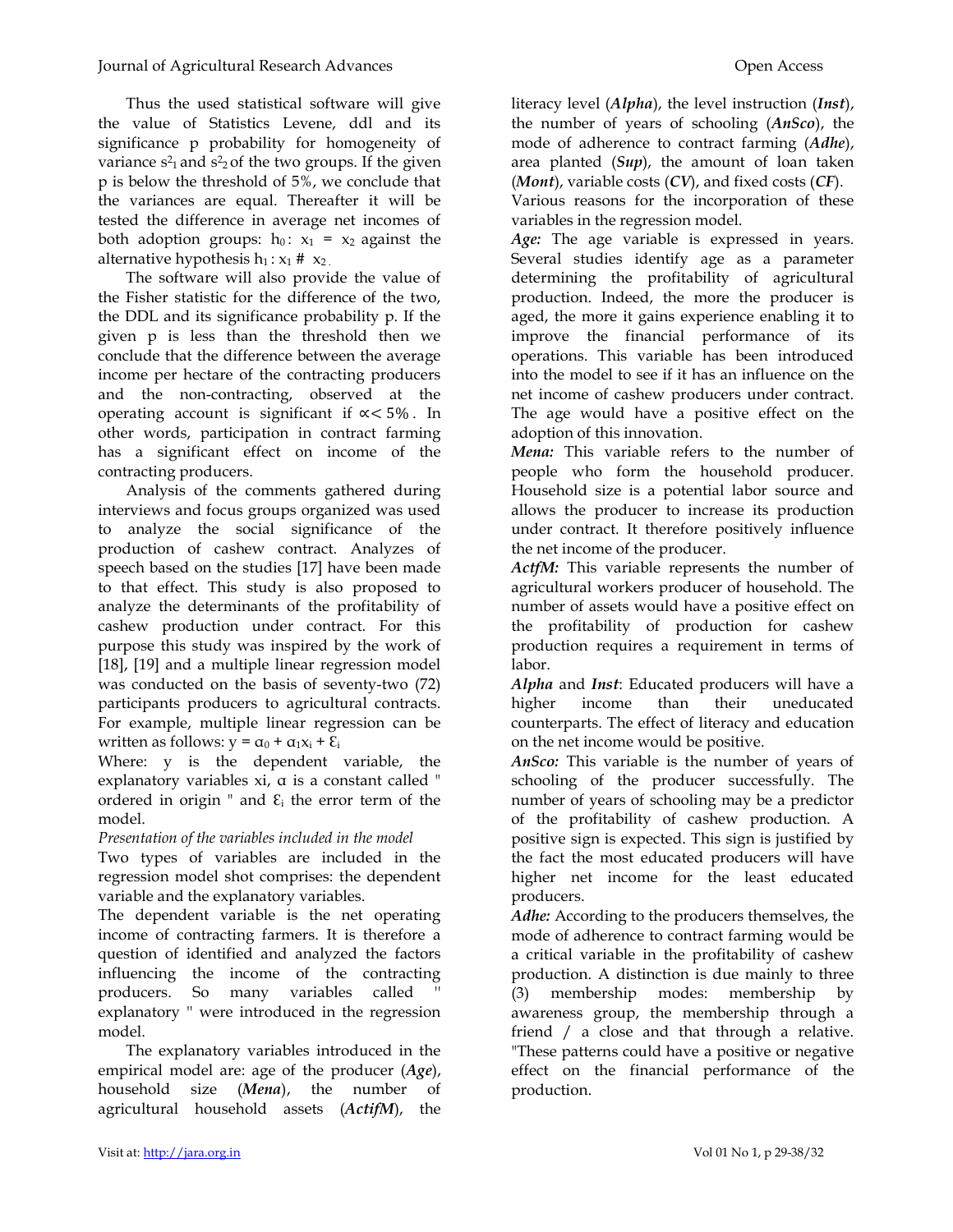Sup: The area planted is a continuous variable that can influence the profit of the producer. Thus, cashew producers who planted large area will have a higher net income than those who sow a small area. The effect of the area down on the net income of the producer can only be positive. The increase in planted area requires significant demand for labor and inputs in order to increase the level of production. A positive sign of the coefficient for this variable would be expected.

Mont: This variable refers to the amount of the loan taken by the producer. Over this amount, the higher the cashew producers have the capacity to invest in their planting. A positive sign is expectedthis variable.

CV and CF: The variable loads and fixed charges represent production costs. Over these expenses were less producers take advantage of their planting cashew. These variables will thus have a negative effect on the net income of producers. Table (1) presents a summary of all the variables included in the model with their expected sign.

# Results and Discussion

A. Characteristics of the surveyed producers and appreciation of agricultural contracts

In the North East of Benin, precisely in the communes of Tchaourou and N'Dali the cashew producers have an average age of respondents was 43 years with an average of 47 years for contractors and 39 years for no-contractors. Also, note that in the study area average household has 09 people and 05 agricultural assets shows that the size and the number of farm household assets are more important for the participating producers to agricultural contracts. On average households Contracting producers represent 10 with 06 active farmers while among noncontracting producers there are 08 people per household with 06 agricultural assets. Education levels and literacy of respondents are very small producers in the municipalities of Tchaourou and N'Dali, and this according to the two groups of producers. Overall, the average number of school years is 2.88 years (±5.15). This means that producers have managed mostly spent the Preparatory Course (CP) successfully. However, we note that the producers not participating in agricultural contracts (4.69) are more educated than the contracting producers (2.5 years). In the study area, producers of cashew cultivated averaged 4.26 ha  $(\pm 3.23)$ . However, the contracting producers operate on average 0.53 hectares more than the non-contracting. This can be explained by the need for them to fulfill the commitment under contract. Moreover, in the maintenance of their plantation, contracting producers face significant burdens productions. There are charges for this so-called '' variables '' and the '' fixed ''. Note that there is no significant difference between these two categories of producers from the perspective of load variable, unlike the fixed load. Cashew trees are demanding in terms of maintenance, so we can deduce that the credit obtained by contractors producers allows them to invest in farm equipment. Thus allowing them to better maintain their plantation with a view to get good performance.

Table (2) shows the variables characterizing statistical respondents and appreciation of agricultural contracts.

- B.Importance of cashew production under contract
	- To assess the economic importance of cashew production under contract, a comparative analysis of the operating accounts of the two groups of producers was made.
	- Comparative analysis of the operating accounts

Table (3) below presents the farms accounts ha of cashew producers contractors but also noncontracting.

Analysis of the results reported in Table (3) shows that the participation of cashew producers to agricultural contracts induced an improvement in Gross Product Value. This gap between the two categories of producers is mainly due to the sale price of nuts per kilogram. Indeed, the average sales price of nuts kilogram contract is significantly higher than the selling price without a contract. The results also indicate that the contracting producers have higher production costs than non-contractors. The contract growers receive technical support and credit says '' maintenance '' through which they get to perform all the operations necessary to obtain a good yield. Paradoxically, we note that these same producers net income per hectare of the contracting producers (192,355 FCFA) is higher than that of non-contracting producers (139,976 FCFA) with a difference of 52,379 FCFA per hectare. The income of the contracting producers is about 1.3 times that of non-contracting parties.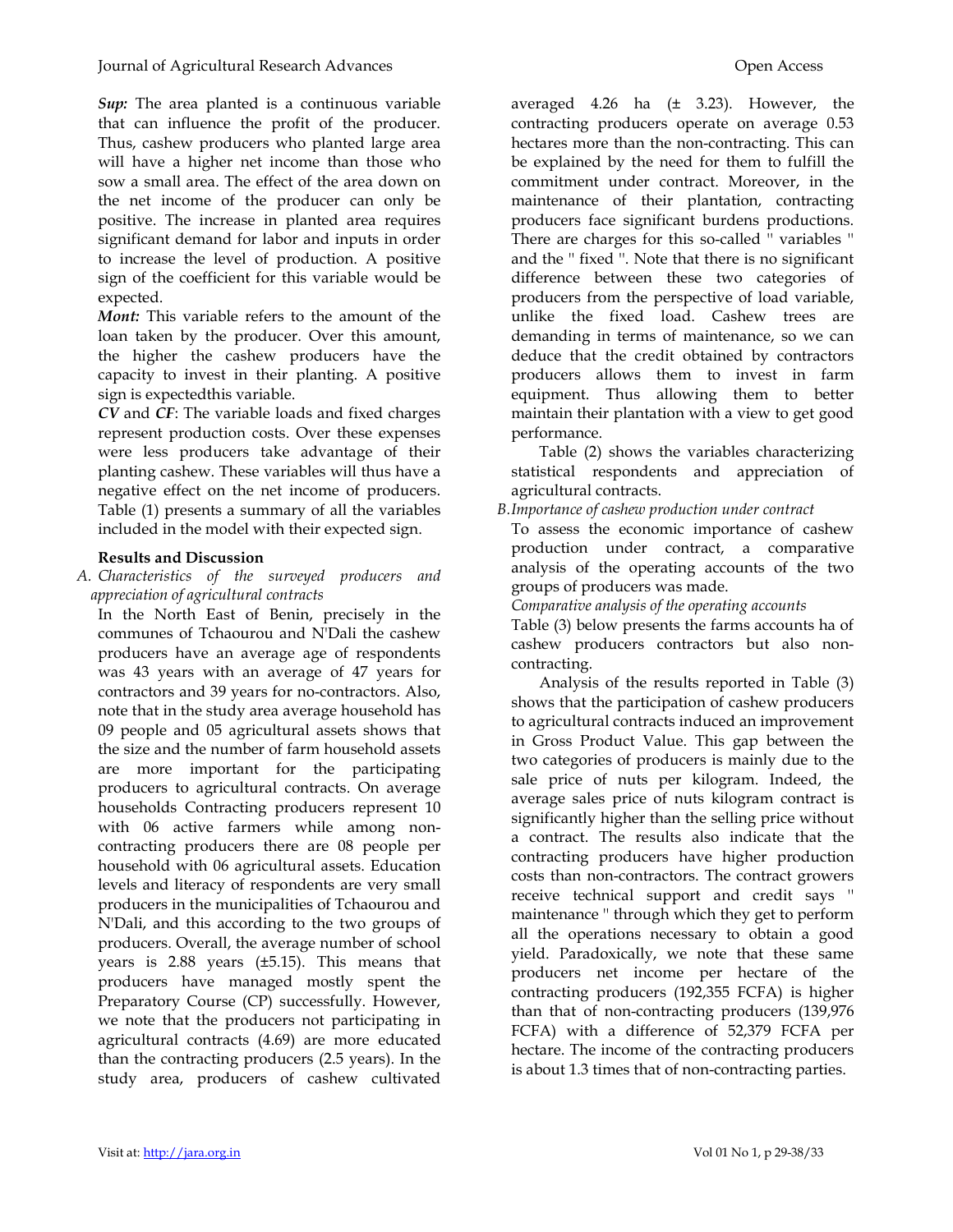# Journal of Agricultural Research Advances **Community** Community Community Community Community Community Community

#### Table 2 : Statistics variables characterizing respondents and appreciation of agricultural contracts.

| Variables                      |                | Contracting |                       | No contractors |                       | Together |                       | <b>StatisticsTests</b> |
|--------------------------------|----------------|-------------|-----------------------|----------------|-----------------------|----------|-----------------------|------------------------|
|                                |                | Average     | Standard<br>deviation | Average        | Standard<br>deviation | Average  | Standard<br>deviation |                        |
| Quantitative variables         |                |             |                       |                |                       |          |                       |                        |
| Age (years)                    |                | 38.96       | 13.18                 | 38.96          | 13.18                 | 42.86    | 14.40                 | $-3.367**$             |
| Size of households             |                | 10.28       | 4.94                  | 8.51           | 4.67                  | 9.40     | 4.87                  | $-2.200**$             |
| Number of agricultural workers |                | 5.67        | 2.83                  | 4.26           | 2.49                  | 4.97     | 2.75                  | $-3.150$ ***           |
| Number of years of schooling   |                | 2.50        | 3.26                  | 4.69           | 5.58                  | 2.88     | 5.15                  | 0.888                  |
| Area planted (Ha)              |                | 4.53        | 3.42                  | 4.00           | 3.02                  | 4.26     | 3.23                  | $-0.999$               |
| Variable expenses (CFA)        |                | 11771.73    | 10565.98              | 8925.061       | 11852.40              | 10348.40 | 11279.10              | $-1.521$               |
| fixedcosts (CFA)               |                | 12913.41    | 6974.81               | 1912.58        | 1584.27               | 7412.99  | 7474.37               | $0.000***$             |
| Qualitatives variables         |                |             |                       |                |                       |          |                       |                        |
| Literacy $(\%)$                | Read or write  | 51.38       |                       | 56.94          |                       | 54.16    |                       | 0.782                  |
|                                | Read only      | 6.95        |                       | 6.95           |                       | 6.95     |                       |                        |
|                                | Read and write | 41.67       |                       | 36.11          |                       | 38.89    |                       |                        |
| Education Level (%)            | No             | 69.45       |                       | 69.45          |                       | 69.45    |                       | 0.106                  |
|                                | Primary        | 19.45       |                       | 8.33           |                       | 13.88    |                       |                        |
|                                | Secondary      | 9.75        |                       | 20.84          |                       | 15,29    |                       |                        |
|                                | University     | 1.38        |                       | 1.38           |                       | 1.38     |                       |                        |

\*\*\* = significant  $1\%$ ; \*\* = significant at  $5\%$  and \* = significant at  $10\%$ . source:Results of investigation (2017)

#### Table 3: Profitability indicators calculated

| Parameter (FCFA/ha)                                                     | Average producer groups |                |  |
|-------------------------------------------------------------------------|-------------------------|----------------|--|
|                                                                         | Contracting             | No contractors |  |
| <b>Gross Product Value</b>                                              | 217781                  | 150978         |  |
| Intermediate consumption (herbicides, insecticides, jute<br>bags)       | 3.139                   | 1765           |  |
| value Added                                                             | 214642                  | 149213         |  |
| Cost of labor                                                           | 8487                    | 7,066          |  |
| Other financial expenses (storage, subscription, loan interest<br>more) | 11837                   | 277            |  |
| Gross operating income                                                  | 194318                  | 141870         |  |
| Technical amortization                                                  | 1963                    | 1894           |  |
| Net operating income                                                    | 192355                  | 139976         |  |

Source: Results of investigation (2017)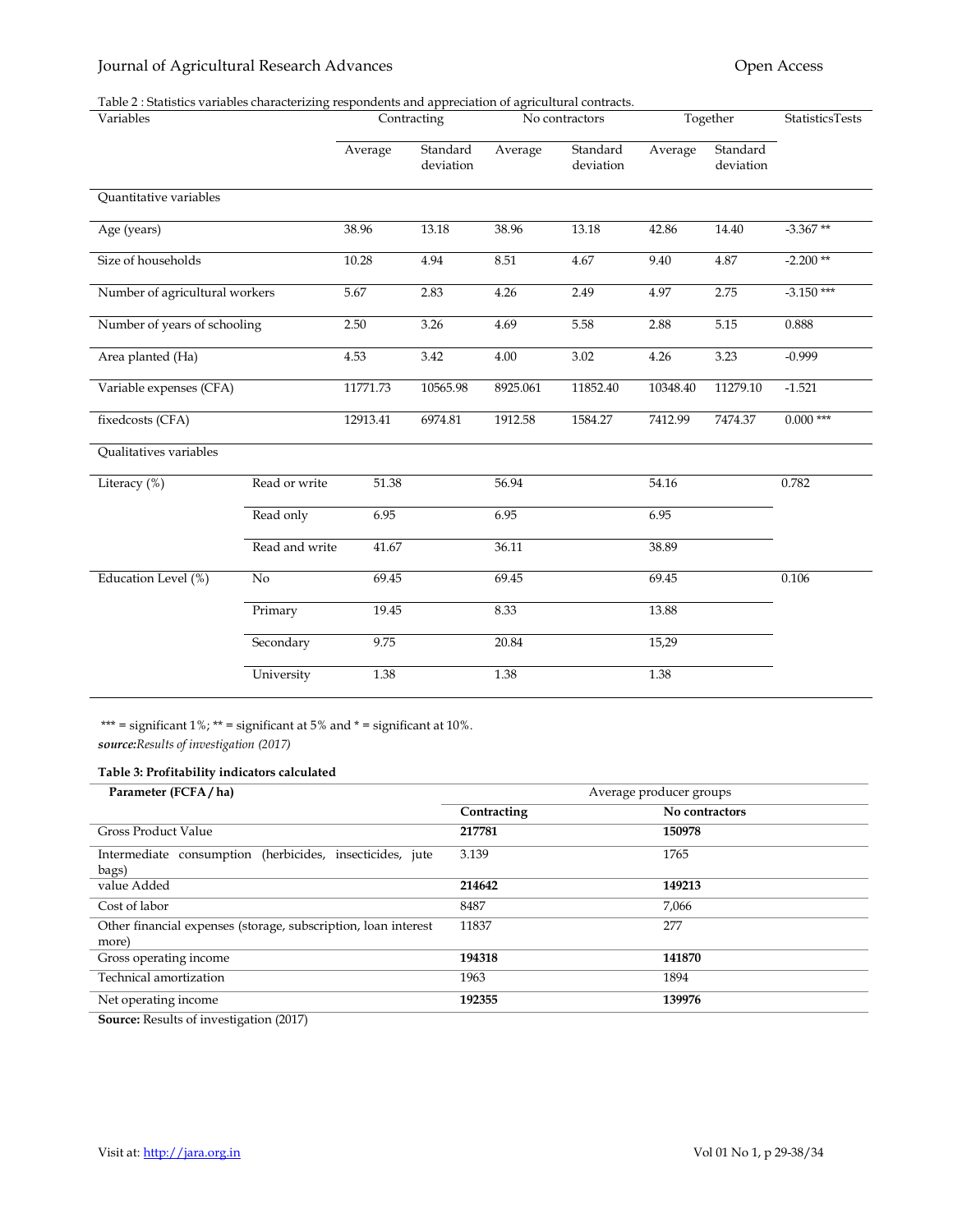### Journal of Agricultural Research Advances Open Access

#### Table 4: Variance homogeneity test

| Levene's test of equality of variances                                                                    |                              |                                                           |                              |                     |               |                               |  |  |
|-----------------------------------------------------------------------------------------------------------|------------------------------|-----------------------------------------------------------|------------------------------|---------------------|---------------|-------------------------------|--|--|
|                                                                                                           |                              |                                                           |                              | $\mathbf{F}$        | Meaning       |                               |  |  |
| <b>Results</b><br>The variances are equal<br>of Net Operating<br>The variances are not equal<br>(FCFA/ha) |                              |                                                           | 1,607                        | 0,207               |               |                               |  |  |
|                                                                                                           |                              |                                                           | $\overline{a}$               |                     |               |                               |  |  |
|                                                                                                           |                              | source: Levene test results equal variances               |                              |                     |               |                               |  |  |
|                                                                                                           |                              |                                                           |                              |                     |               |                               |  |  |
|                                                                                                           |                              | Table 5: Comparison Test average of Net Operating Results | T-test for equality of means |                     |               |                               |  |  |
| T                                                                                                         | Ddl                          | Significance                                              | Average difference           | Difference standard | 95%           | confidence interval of<br>the |  |  |
|                                                                                                           |                              | (bilateral)                                               |                              | deviation           | difference    |                               |  |  |
|                                                                                                           |                              |                                                           |                              |                     | lower         | superior                      |  |  |
| $-3.158$                                                                                                  | 142                          | 0,002                                                     | $-52,378.225$                | 16584.043           | $-85,161.745$ | -19,594.704                   |  |  |
| $-3.158$                                                                                                  | 138                          | 0,002                                                     | $-52,378.225$                | 16584.043           | $-85,169.898$ | $-19,586.551$                 |  |  |
|                                                                                                           |                              | source: Test results mean comparison t                    |                              |                     |               |                               |  |  |
|                                                                                                           |                              |                                                           |                              |                     |               |                               |  |  |
|                                                                                                           |                              | Table 6: Regression Model estimation multiple linear      |                              |                     |               |                               |  |  |
|                                                                                                           | Net operating income         |                                                           | coefficients                 | Standard error      | t             | prob                          |  |  |
|                                                                                                           | Demographicsproducers        |                                                           |                              |                     |               |                               |  |  |
| Constant                                                                                                  |                              |                                                           | 351,122.1 ***                | 88659.1             | 3.96          | 0,000                         |  |  |
| Age                                                                                                       |                              |                                                           | $-1,539.841*$                | 910.7143            | $-1.69$       | 0.096                         |  |  |
| Household size                                                                                            |                              |                                                           | $-5,291.703*$                | 3079.601            | $-1.72$       | 0.091                         |  |  |
| Number of agricultural household assets                                                                   |                              | 19517.8***                                                | 5183.486                     | 3.77                | 0,000         |                               |  |  |
| Literacylevel                                                                                             |                              |                                                           | 5472.759                     | 8546.827            | 0.64          | 0.524                         |  |  |
| Level of education                                                                                        |                              |                                                           | $-121,249.8**$               | 53341.73            | $-2.27$       | 0,027                         |  |  |
|                                                                                                           | Number of years of schooling |                                                           | 19335.24**                   | 8125.375            | 2.38          | 0,021                         |  |  |
| Membership                                                                                                | Mode                         | agricultural<br>to                                        | -15,792.99                   | 28198.84            | $-0.55$       | 0,585                         |  |  |
| contracts                                                                                                 |                              |                                                           |                              |                     |               |                               |  |  |
| areasown                                                                                                  |                              |                                                           | $-6,312.453$                 | 5848.406            | $-1.08$       | 0.285                         |  |  |
| Capitalinvestment                                                                                         |                              |                                                           |                              |                     |               |                               |  |  |
|                                                                                                           | Amount of loantaken          |                                                           | 2.607483**                   | 1.251575            | 2.08          | 0.041                         |  |  |
| Production costs                                                                                          |                              |                                                           |                              |                     |               |                               |  |  |
| Variable expenses                                                                                         |                              |                                                           | $-1.434878$                  | 1.144933            | $-1.25$       | 0.215                         |  |  |
| Fixed charges                                                                                             |                              |                                                           | $-4.096002*$                 | 2.366121            | $-1.73$       | 0.089                         |  |  |
|                                                                                                           |                              |                                                           | Number of observation $= 72$ |                     |               |                               |  |  |
| Linearregression                                                                                          |                              |                                                           | $F(11, 60) = 2.73$           |                     |               |                               |  |  |
|                                                                                                           |                              |                                                           | Prob> chi2 = $0.0062$ ***    |                     |               |                               |  |  |
|                                                                                                           |                              |                                                           | $R$ -squared = $0.3340$      |                     |               |                               |  |  |
|                                                                                                           |                              |                                                           | Adj R-squared = $0.2118$     |                     |               |                               |  |  |

\*\*\* = significant at  $1\%$ ; \*\* = significant at  $5\%$ ; \* = Significant at  $10\%$ source: Estimation Results

This result is mainly explained by two factors: the high selling price of the kilogram and good yield obtained under contract. It notifies that the average return achieved by contracting producers (320kg) is higher than for nonadopters producers (252Kg). It is the same for the average selling price of nuts per kilogram is 620 FCFA to 470 FCFA against the contractors for not contracting. 355 FCFA) is higher than that of noncontracting producers (139,976 FCFA) with a difference of 52,379 FCFA per hectare. The income of the contracting producers is about 1.3 times that of non-contracting parties. This result is mainly explained by two factors: the high selling price of the kilogram and good yield obtained under contract. It notifies that the average return achieved by contracting producers (320kg) is higher than for nonadopters producers (252Kg). It is the same for the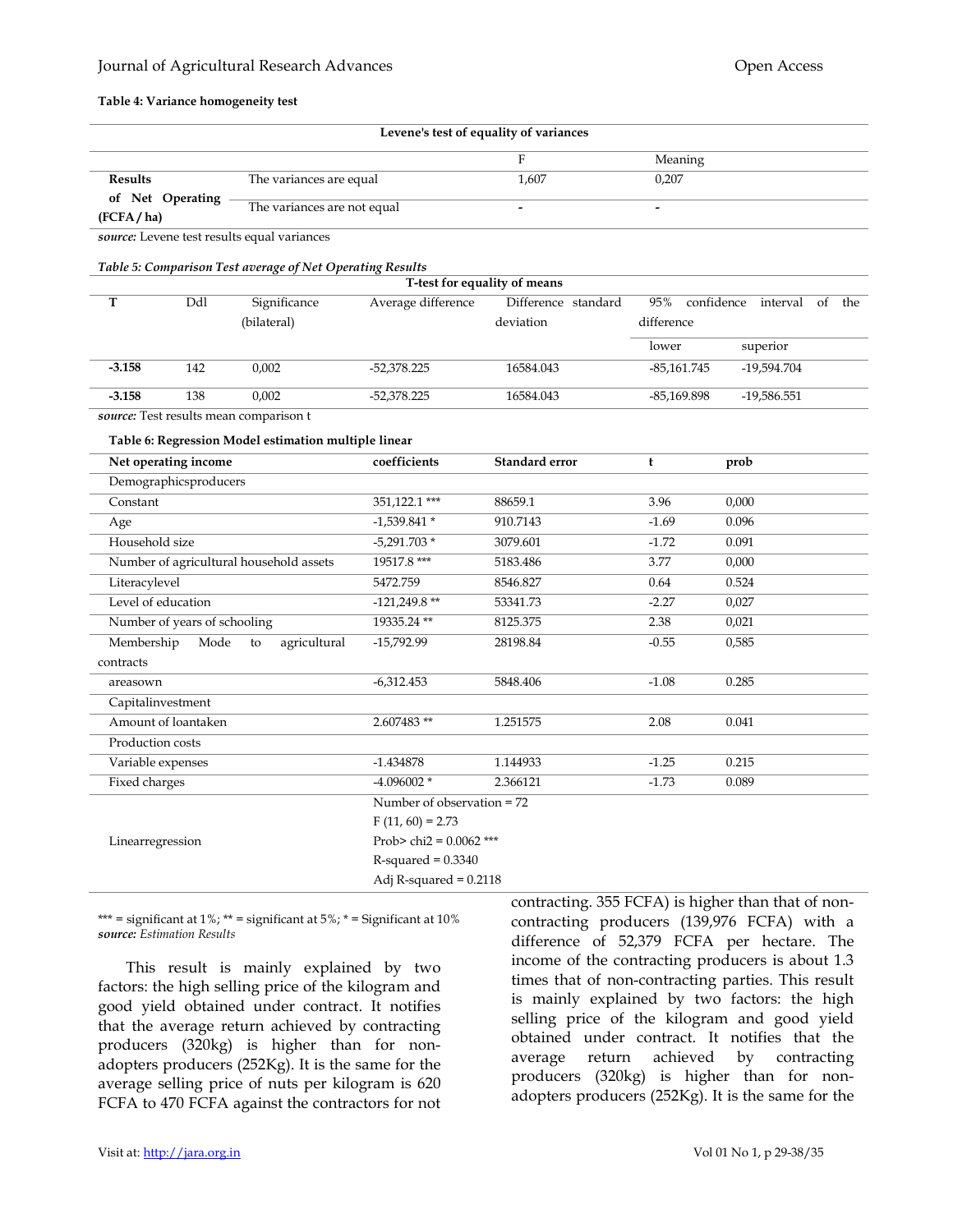average selling price of nuts per kilogram is 620 FCFA to 470 FCFA against the contractors for not contracting. 355 FCFA) is higher than that of noncontracting producers (139,976 FCFA) with a difference of 52,379 FCFA per hectare. The income of the contracting producers is about 1.3 times that of non-contracting parties. This result is mainly explained by two factors: the high selling price of the kilogram and good yield obtained under contract. It notifies that the average return achieved by contracting producers (320kg) is higher than for nonadopters producers (252Kg). It is the same for the average selling price of nuts per kilogram is 620 FCFA to 470 FCFA against the contractors for not contracting. This result is mainly explained by two factors: the high selling price of the kilogram and good yield obtained under contract. It notified that the average return achieved by contracting producers (320kg) is higher than for non-adopters producers (252Kg). It is the same for the average selling price of nuts per kilogram is 620 FCFA to 470 FCFA against the contractors for not contracting. This result is mainly explained by two factors: the high selling price of the kilogram and good yield obtained under contract. It notified that the average return achieved by contracting producers (320kg) is higher than for non-adopters producers (252Kg). It is the same for the average selling price of nuts per kilogram is 620 FCFA to 470 FCFA against the contractors for not contracting.

# Comparison of the average of Nets Operating Results

The average comparison test was preceded by Levene's test of equality of variances to verify whether there is an average difference within each category of producers. Table (4) presents the results of Levene's test of equality of variances.

Analysis of Table (4) revealed that the Levene test of equality of variances was not statistically significant (p> 0.10). Therefore, the null hypothesis that the variances are significantly equal is accepted. The premise of equality is respected. Table (5) shows the test results mean t comparison Student.

The analysis in Table (5) reveal that the t test of Student equality of means is significant at 5% level (p <5%). The assumption that the net income per hectare of the contracting producers is equal to that of non-contracting is rejected.

It then concludes that agricultural contracts significantly improve the incomes of cashew producer's contractors. The results obtained in this study are consistent with those of [20] which concluded that producers (rice) improve their income by participating in agricultural contracts.

C. Determinants of profitability cashew production under contract

Table (6) shows the results of the model estimation made of multiple linear regression. The multiple linear regression model performed to investigate the determinants of the profitability of the production of cashew contract is generally significant at the 1% level ( $p = 0.0062$  <1%). Variables such as age of the producer  $(Age^*)$ , household size (Mena \*), the number of farm assets ( $ActifM$ \*\*\*), educational level (Inst \*\*), the number years of schooling  $(Ansco$  \*\*), the amount of loan taken (Mount \*\*) and fixed costs (CF \*) are those that determine the profitability of cashew production under contract. The model variables are not significant are: literacy, the mode of adherence to contract farming, the area sown and variable costs.

# The age of the producer (Age)

Age has a negative and significant effect at the 10% threshold on the profitability of cashew production under contract. We therefore deduce that as the producer is aged less sometimes took advantage of its business. In addition, the aging of cashew plantations in time does not allow producers to achieve significant inputs.

# Household size (Mena) and the number of farm assets (ActifM)

The variable "household size" has a negative and significant effect at the 10% threshold on the profitability of cashew production under contract. So the larger the household the household, the lower cashew production contract is profitable. In addition, the number of agricultural workers has a positive and significant influence on the threshold of 1% on the profitability of cashew production under contract in the North East of Benin. Thus the more the number of agricultural workers is high in the household, the more production is profitable. Indeed agricultural assets account for the producer a work force enabling it to increase its production.

## The level of education (Inst) and the number of years of schooling (Ansco)

Education is a factor of crucial importance in that it enables producers to understand and establish the operating account. The level of education and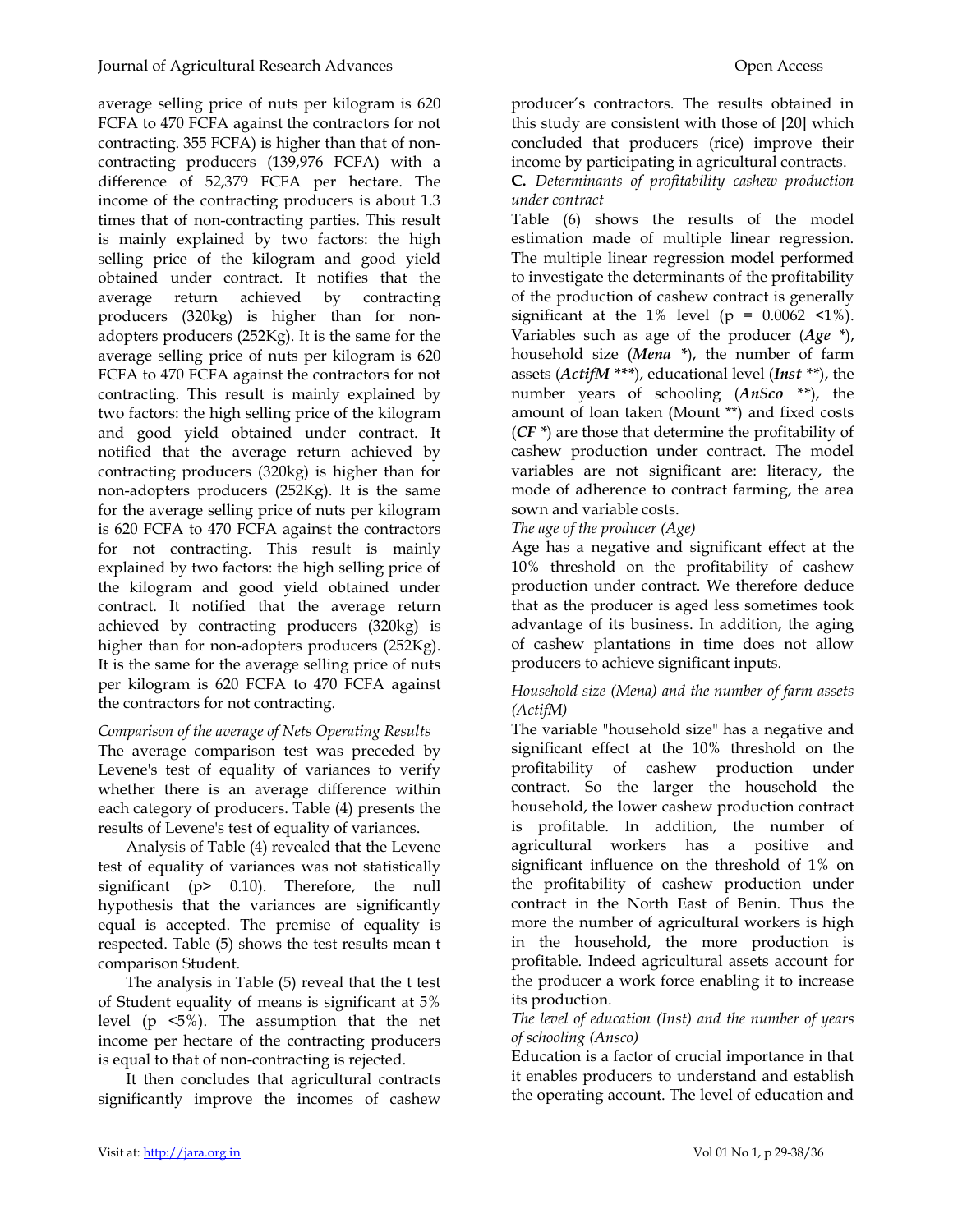number of years of schooling determine the 5% threshold of profitability of cashew production under contract. These results are consistent with those of [22] which identifies education as adetermining the economic efficiency of resource allocation in soybean production in Benin.

# The loanamount (Mount)

The funding received by cashew growers contract has a positive and significant effect at the 5% threshold on the profitability of their business. So the higher the loan amount, the higher the producer gets to benefit from his plantation. Agricultural credit is therefore of some importance for producers in that it allows them to improve their income. Notifies that [23] identified access to credit as a major annual income obtained from the sale of cashew nuts in Benin.

# Fixedcosts (CF)

Fixed costs have a negative and significant effect at the 10% threshold on the profitability of cashew production under contract. Therefore, the more these expenses amounted minus the producer benefits from its plantation. These results are consistent with those of [19] that identify the fixed costs as determinants of the net profit of the cotton production in Benin.

# Conclusion

Agricultural contracts by the benefits they provide participants improve producers' income. In other words, the income per hectare of the contracting producers is significantly higher than non-contracting producers. Several variables can explain the income earned by participating producers to agricultural contracts offered to them. This is the age of the producer, household size, the number of farm assets, education level, number of years of schooling, the amount of loan taken and all fixed charges. Improving the level of economic efficiency of the cashew production contract thus necessarily involves targeted action on these variables. Note also that the social importance of cashew production contract is felt in terms of health, in terms of education, on social relations between producers on their living conditions and in the acquisition of rolling stock.

# Acknowledgement

Authors acknowledge to MSc Ghislain Boris AÏHOUNTON for reading and contribution of his expertise to this document.

#### References

- [1] MAEP (2017). Activity Report 2016 : Campagne agricole 2016-2017, Bénin, p. 110,.
- [2] APIEx-BENIN ( 2017). Cashew nuts from Benin, Benin, p. 15,
- [3] Tandjiékpon MA (2010). Analysis of Cashew Sector Value Chain of Benin," p. 64.
- [4] Adégbola PY and Zinsou J (2010). Analysis of Determinants of Benin Exports of Cashew Nuts, Joint 3rd African Association of AgriculturalEconomists (AAAE) and 48th Agricultural Economists Association of South Africa (AEASA) Conference, p. 22.
- [5] INSAE (2009). National Institute of Statistics and Economic Analysis (INSAE) December 2009, p. 56.
- [6] Bijman J (2008). Contract Farming in Developing Countries an overview, p. 32,.
- [7] Kpènavoun Chogou S, Lebailly P, Adegbidi A and Gandonou E (2009). Impact of Public Market Information System (PMIS) on Farmers Food Marketing Decisions: Case of Benin, no. June, Canterbury, pp. 1–23.
- [8] Olomola AS (2006). Can peasant farming survive as a business in Africa? Invited Communication Presented at the AfDB Economic Conference on Accelerating Development in Africa, Tunis, p. 32.
- [9] Rehber E (2007). Contract Farming: Theory and Practice. Hyderabad, India: Icfai University Press, p. 181.
- [10] Prowse M (2013). Contract farming in developing countries - a literature review, AFD, Paris, p. 120.
- [11] Boscher C, Sexton D and Valleur R (2012). Contracts and Fair Trade Agriculture: Identification of Brakes and Levers to Encourage the Emergence and Consolidation of Producer Organizations, Paris, p. 78.
- [12] Vavra P (2009). Contract farming: Role, use and rationale, OECD Food, Agriculture and Fisheries Papers, no. 16, p. 43, 2009.
- [13] INSAE (2016). Main socio-demographic and economic indicators (RGPH-4, 2013), p.27.
- [14] Dédéwanou KCB (2010). Analysis of the adoption of the Integrated Management of Soil Fertility (GFIS) and Pests (GIR) of the WACIP program by cotton farmers in Banikora commune in northern Benin, Thesis for agronomist degree, p.77.
- [15] Adégbola PY, Akplogan F and Singbo A (2004). Market farms of Grand-Popo, p. 28.
- [16] Bockel L and Tallec F (2005). The financial analysis sector approach, p. 44.